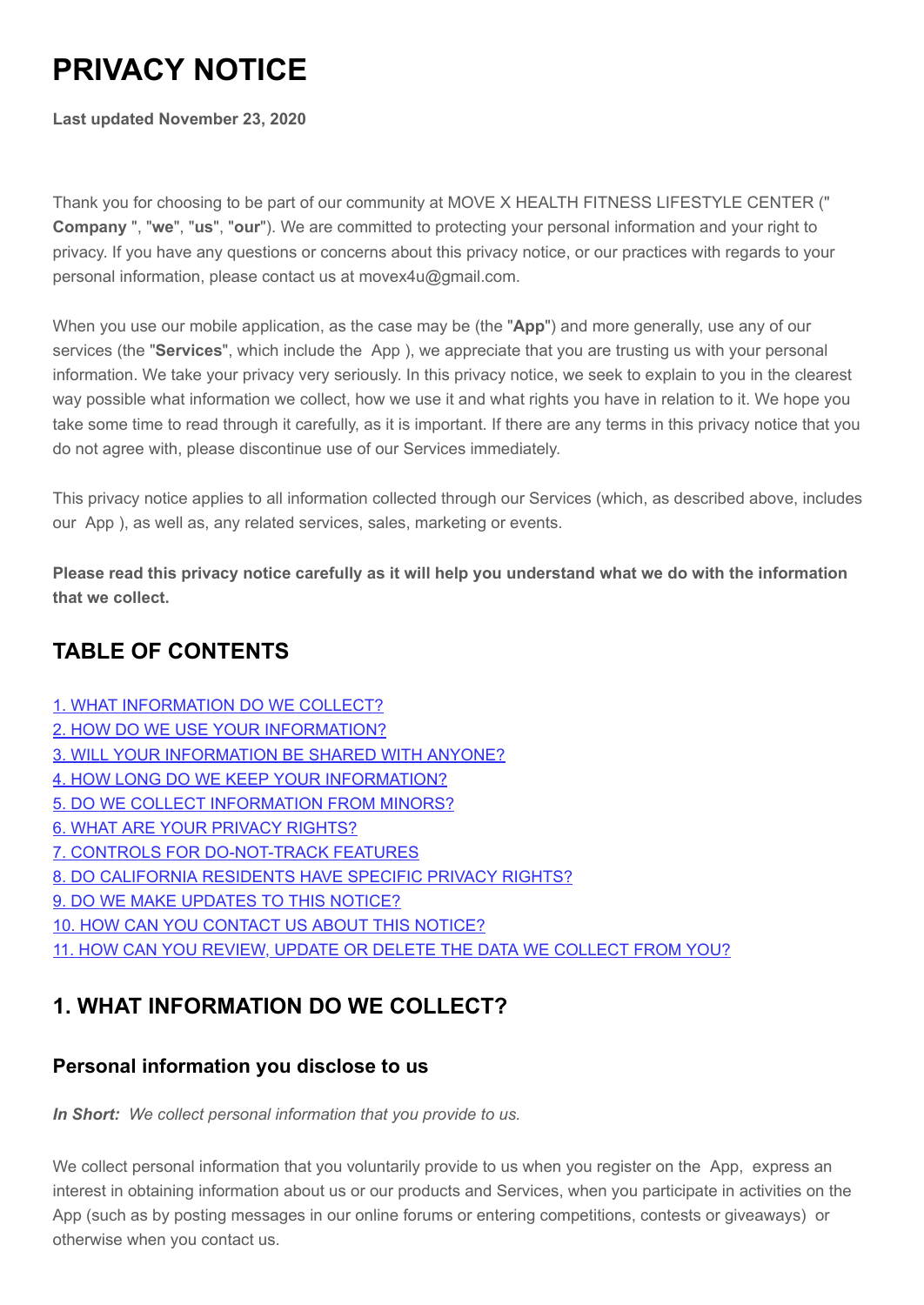The personal information that we collect depends on the context of your interactions with us and the App , the choices you make and the products and features you use. The personal information we collect may include the following:

**Personal Information Provided by You.** We collect phone numbers; names; email addresses; usernames; passwords; billing addresses; debit/credit card numbers; contact preferences; contact or authentication data; and other similar information.

**Payment Data.** We may collect data necessary to process your payment if you make purchases, such as your payment instrument number (such as a credit card number), and the security code associated with your payment instrument. All payment data is stored by stripe . You may find their privacy notice link(s) here: <https://stripe.com/en-gb-my/privacy>.

All personal information that you provide to us must be true, complete and accurate, and you must notify us of any changes to such personal information.

#### **Information automatically collected**

*In Short: Some information — such as your Internet Protocol (IP) address and/or browser and device characteristics — is collected automatically when you visit our App .*

We automatically collect certain information when you visit, use or navigate the App. This information does not reveal your specific identity (like your name or contact information) but may include device and usage information, such as your IP address, browser and device characteristics, operating system, language preferences, referring URLs, device name, country, location, information about how and when you use our App and other technical information. This information is primarily needed to maintain the security and operation of our App , and for our internal analytics and reporting purposes.

The information we collect includes:

- *Log and Usage Data.* Log and usage data is service-related, diagnostic, usage and performance information our servers automatically collect when you access or use our App and which we record in log files. Depending on how you interact with us, this log data may include your IP address, device information, browser type and settings and information about your activity in the App (such as the date/time stamps associated with your usage, pages and files viewed, searches and other actions you take such as which features you use), device event information (such as system activity, error reports (sometimes called 'crash dumps') and hardware settings).
- **Device Data.** We collect device data such as information about your computer, phone, tablet or other device you use to access the App . Depending on the device used, this device data may include information such as your IP address (or proxy server), device and application identification numbers, location, browser type, hardware model Internet service provider and/or mobile carrier, operating system and system configuration information.

#### **Information collected through our App**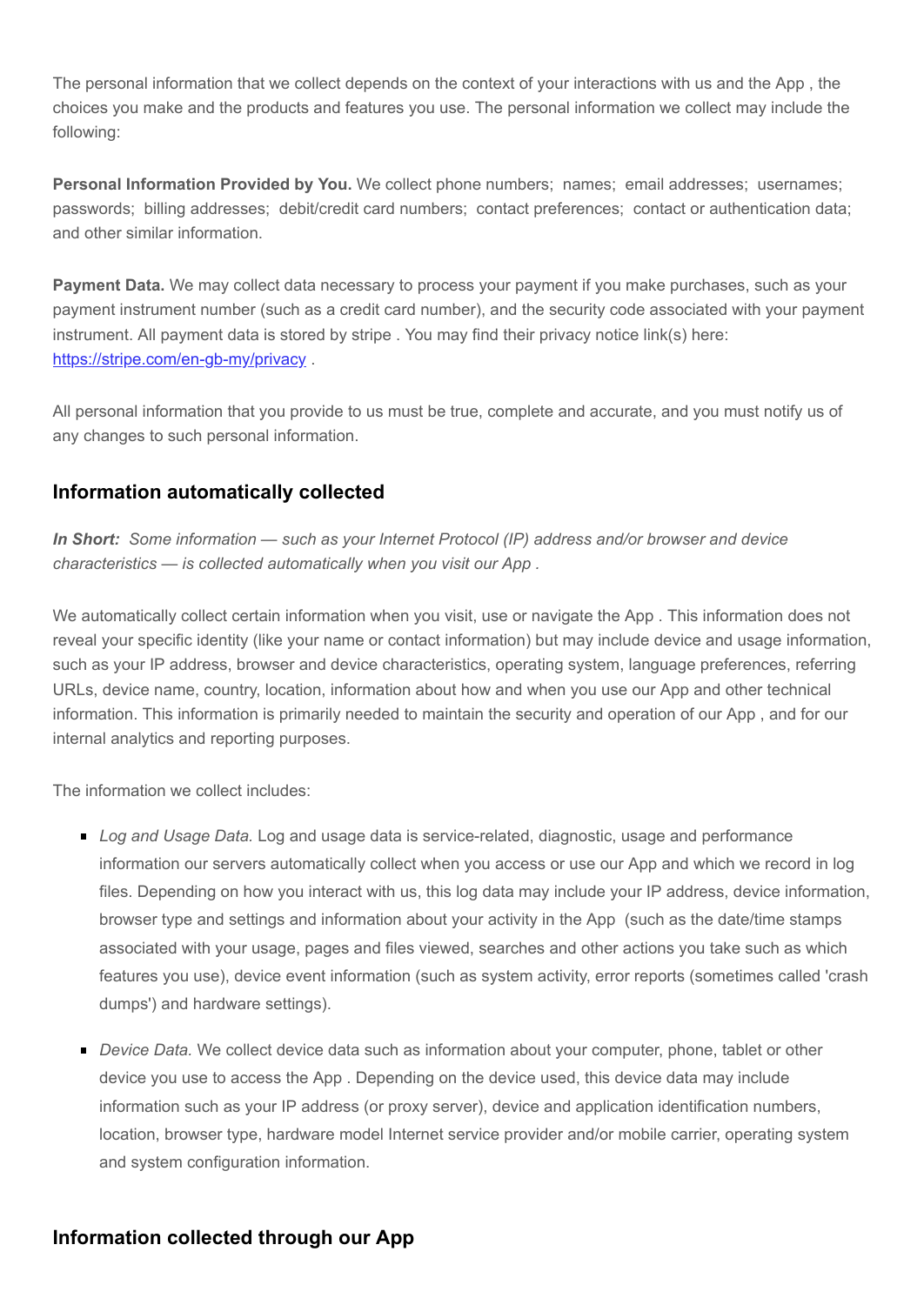If you use our App, we also collect the following information:

- *Mobile Device Data.* We automatically collect device information (such as your mobile device ID, model and manufacturer), operating system, version information and system configuration information, device and application identification numbers, browser type and version, hardware model Internet service provider and/or mobile carrier, and Internet Protocol (IP) address (or proxy server). If you are using our App, we may also collect information about the phone network associated with your mobile device, your mobile device's operating system or platform, the type of mobile device you use, your mobile device's unique device ID and information about the features of our App you accessed.
- **Push Notifications.** We may request to send you push notifications regarding your account or certain features of the App. If you wish to opt-out from receiving these types of communications, you may turn them off in your device's settings.

This information is primarily needed to maintain the security and operation of our App, for troubleshooting and for our internal analytics and reporting purposes.

#### <span id="page-2-0"></span>**2. HOW DO WE USE YOUR INFORMATION?**

*In Short: We process your information for purposes based on legitimate business interests, the fulfillment of our contract with you, compliance with our legal obligations, and/or your consent.*

We use personal information collected via our App for a variety of business purposes described below. We process your personal information for these purposes in reliance on our legitimate business interests, in order to enter into or perform a contract with you, with your consent, and/or for compliance with our legal obligations. We indicate the specific processing grounds we rely on next to each purpose listed below.

We use the information we collect or receive:

- **To facilitate account creation and logon process.** If you choose to link your account with us to a thirdparty account (such as your Google or Facebook account), we use the information you allowed us to collect from those third parties to facilitate account creation and logon process for the performance of the contract.
- **To post testimonials.** We post testimonials on our App that may contain personal information. Prior to posting a testimonial, we will obtain your consent to use your name and the content of the testimonial. If you wish to update, or delete your testimonial, please contact us at movex4u@gmail.com and be sure to include your name, testimonial location, and contact information.
- **Request feedback.** We may use your information to request feedback and to contact you about your use of our App .
- **To enable user-to-user communications.** We may use your information in order to enable user-to-user communications with each user's consent.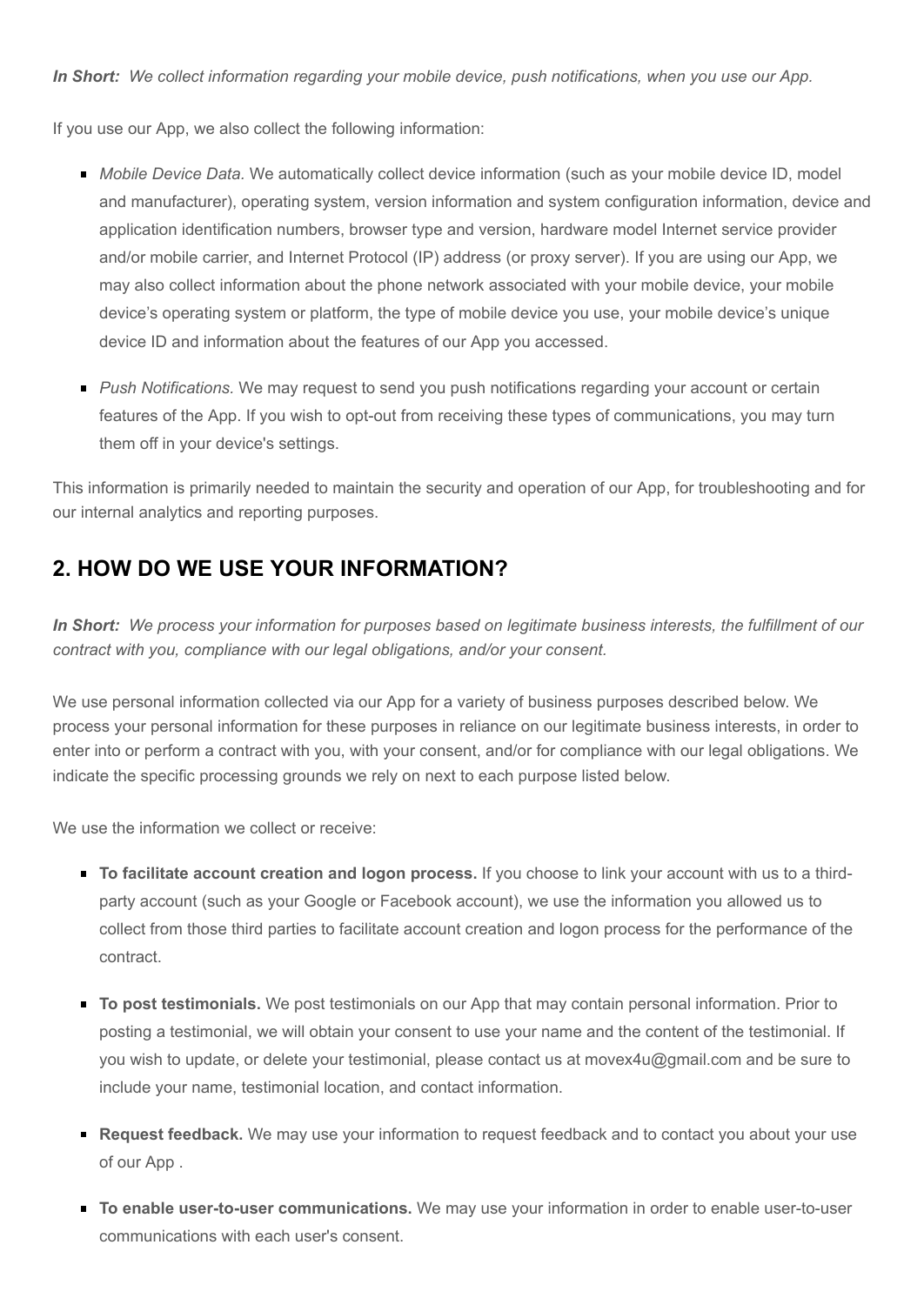- **To manage user accounts.** We may use your information for the purposes of managing our account and keeping it in working order.
- **To send administrative information to you.** We may use your personal information to send you product, service and new feature information and/or information about changes to our terms, conditions, and policies.
- **To protect our Services.** We may use your information as part of our efforts to keep our App safe and secure (for example, for fraud monitoring and prevention).
- **To enforce our terms, conditions and policies for business purposes, to comply with legal and regulatory requirements or in connection with our contract.**
- **To respond to legal requests and prevent harm.** If we receive a subpoena or other legal request, we may need to inspect the data we hold to determine how to respond.
- **Fulfill and manage your orders.** We may use your information to fulfill and manage your orders, payments, returns, and exchanges made through the App.
- **Administer prize draws and competitions.** We may use your information to administer prize draws and competitions when you elect to participate in our competitions.
- **To deliver and facilitate delivery of services to the user.** We may use your information to provide you with the requested service.
- **To respond to user inquiries/offer support to users.** We may use your information to respond to your inquiries and solve any potential issues you might have with the use of our Services.
- **To send you marketing and promotional communications.** We and/or our third-party marketing partners may use the personal information you send to us for our marketing purposes, if this is in accordance with your marketing preferences. For example, when expressing an interest in obtaining information about us or our App , subscribing to marketing or otherwise contacting us, we will collect [personal information from you. You can opt-out of our marketing emails at any time \(see the "WHAT ARE](#page-5-0) YOUR PRIVACY RIGHTS" below).
- **Deliver targeted advertising to you.** We may use your information to develop and display personalized content and advertising (and work with third parties who do so) tailored to your interests and/or location and to measure its effectiveness.

#### <span id="page-3-0"></span>**3. WILL YOUR INFORMATION BE SHARED WITH ANYONE?**

*In Short: We only share information with your consent, to comply with laws, to provide you with services, to protect your rights, or to fulfill business obligations.*

We may process or share your data that we hold based on the following legal basis: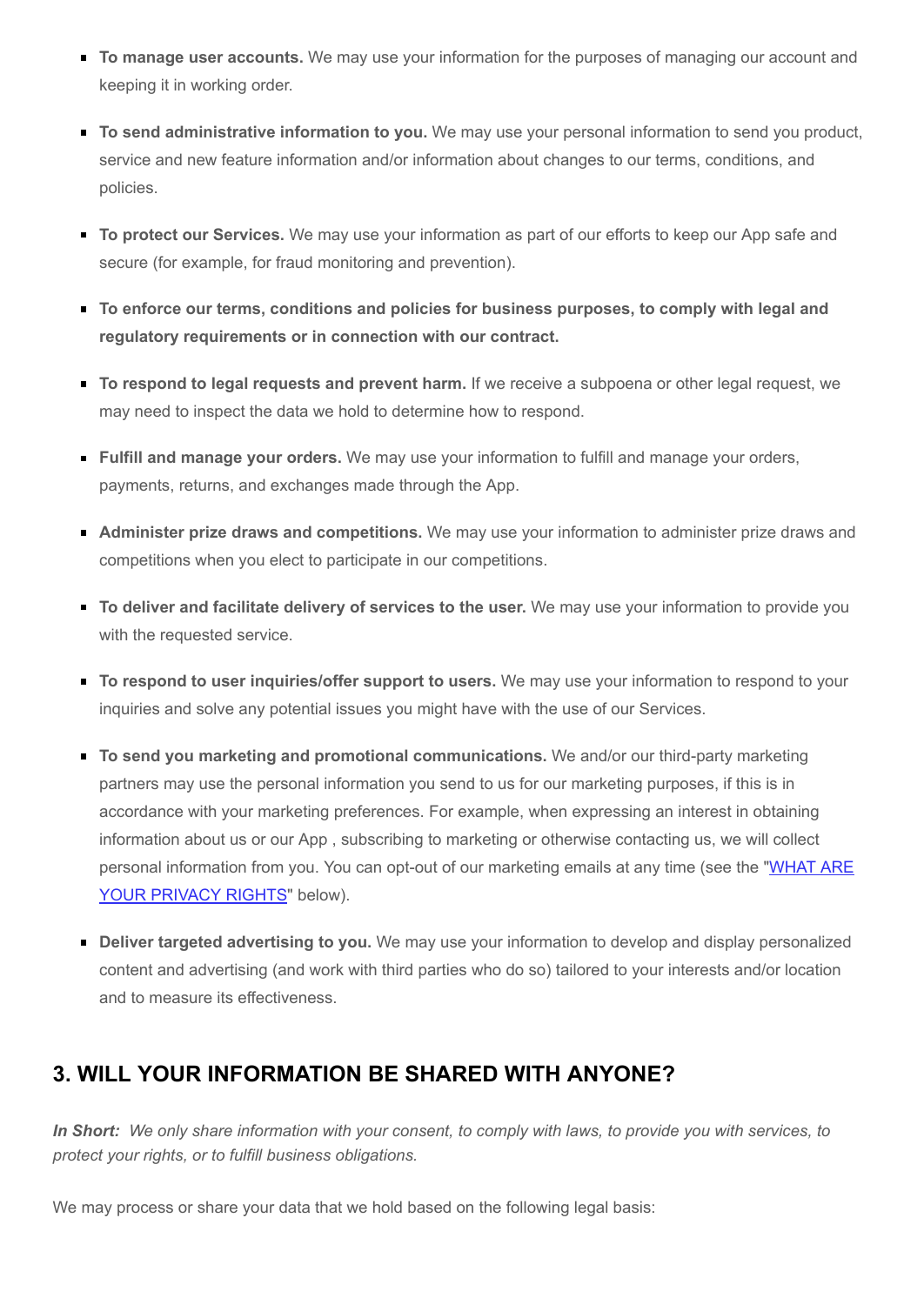- **Consent:** We may process your data if you have given us specific consent to use your personal information for a specific purpose.
- **Legitimate Interests:** We may process your data when it is reasonably necessary to achieve our legitimate business interests.
- **Performance of a Contract:** Where we have entered into a contract with you, we may process your personal information to fulfill the terms of our contract.
- **Legal Obligations:** We may disclose your information where we are legally required to do so in order to comply with applicable law, governmental requests, a judicial proceeding, court order, or legal process, such as in response to a court order or a subpoena (including in response to public authorities to meet national security or law enforcement requirements).
- **Vital Interests:** We may disclose your information where we believe it is necessary to investigate, prevent, or take action regarding potential violations of our policies, suspected fraud, situations involving potential threats to the safety of any person and illegal activities, or as evidence in litigation in which we are involved.

More specifically, we may need to process your data or share your personal information in the following situations:

**Business Transfers.** We may share or transfer your information in connection with, or during negotiations of, any merger, sale of company assets, financing, or acquisition of all or a portion of our business to another company.

## <span id="page-4-0"></span>**4. HOW LONG DO WE KEEP YOUR INFORMATION?**

*In Short: We keep your information for as long as necessary to fulfill the purposes outlined in this privacy notice unless otherwise required by law.*

We will only keep your personal information for as long as it is necessary for the purposes set out in this privacy notice, unless a longer retention period is required or permitted by law (such as tax, accounting or other legal requirements). No purpose in this notice will require us keeping your personal information for longer than the period of time in which users have an account with us .

When we have no ongoing legitimate business need to process your personal information, we will either delete or anonymize such information, or, if this is not possible (for example, because your personal information has been stored in backup archives), then we will securely store your personal information and isolate it from any further processing until deletion is possible.

## <span id="page-4-1"></span>**5. DO WE COLLECT INFORMATION FROM MINORS?**

*In Short: We do not knowingly collect data from or market to children under 18 years of age.*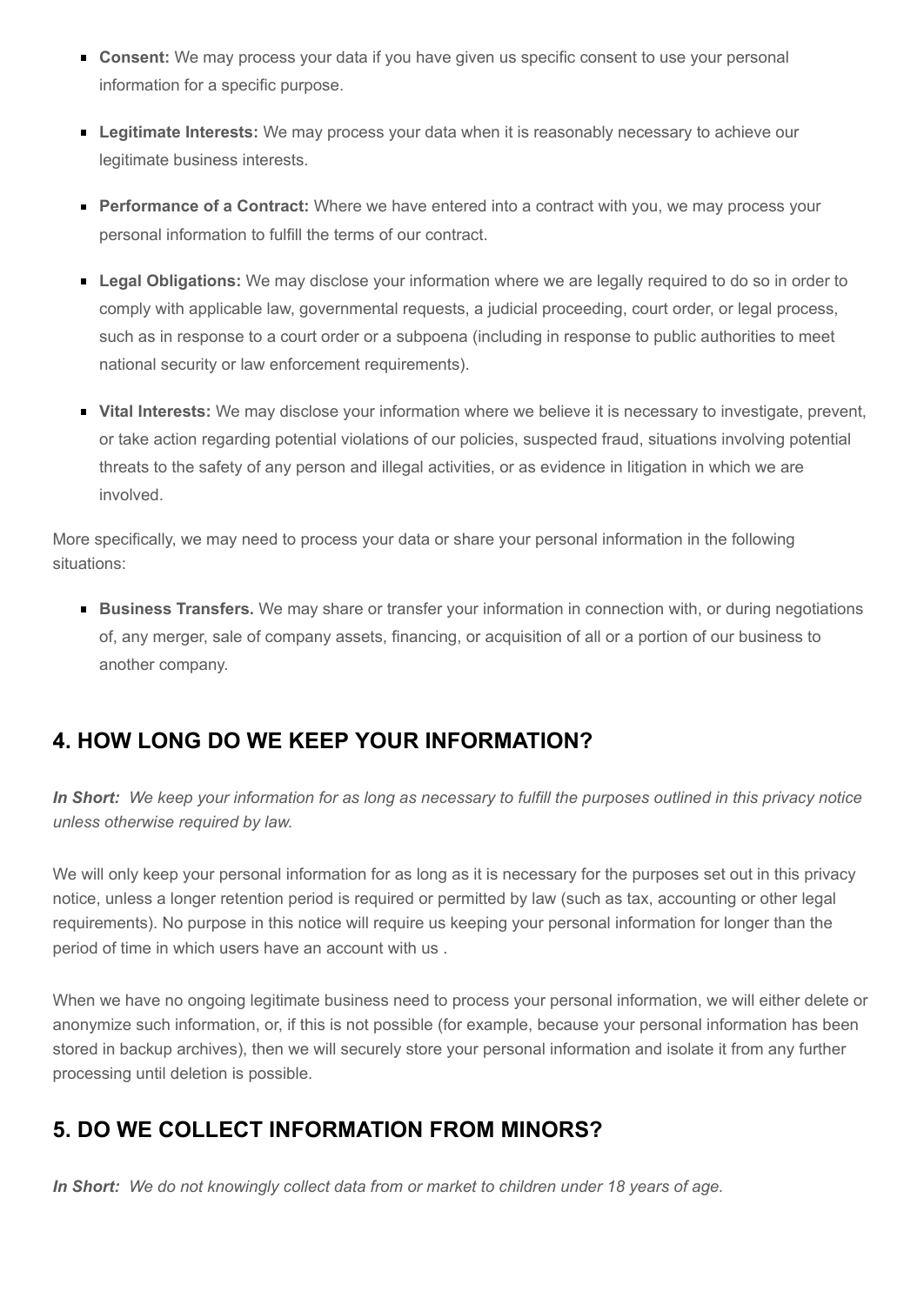We do not knowingly solicit data from or market to children under 18 years of age. By using the App, you represent that you are at least 18 or that you are the parent or guardian of such a minor and consent to such minor dependent's use of the App . If we learn that personal information from users less than 18 years of age has been collected, we will deactivate the account and take reasonable measures to promptly delete such data from our records. If you become aware of any data we may have collected from children under age 18, please contact us at movex4u@gmail.com .

# <span id="page-5-0"></span>**6. WHAT ARE YOUR PRIVACY RIGHTS?**

*In Short: You may review, change, or terminate your account at any time.*

If you are a resident in the European Economic Area and you believe we are unlawfully processing your personal information, you also have the right to complain to your local data protection supervisory authority. You can find their contact details here: [http://ec.europa.eu/justice/data-protection/bodies/authorities/index\\_en.htm](http://ec.europa.eu/justice/data-protection/bodies/authorities/index_en.htm).

If you are a resident in Switzerland, the contact details for the data protection authorities are available here: [https://www.edoeb.admin.ch/edoeb/en/home.html.](https://www.edoeb.admin.ch/edoeb/en/home.html)

If you have questions or comments about your privacy rights, you may email us at movex4u@gmail.com .

#### **Account Information**

If you would at any time like to review or change the information in your account or terminate your account, you can:

Log in to your account settings and update your user account.

Upon your request to terminate your account, we will deactivate or delete your account and information from our active databases. However, we may retain some information in our files to prevent fraud, troubleshoot problems, assist with any investigations, enforce our Terms of Use and/or comply with applicable legal requirements.

**Opting out of email marketing:** You can unsubscribe from our marketing email list at any time by clicking on the unsubscribe link in the emails that we send or by contacting us using the details provided below. You will then be removed from the marketing email list — however, we may still communicate with you, for example to send you service-related emails that are necessary for the administration and use of your account, to respond to service requests, or for other non-marketing purposes. To otherwise opt-out, you may:

Access your account settings and update your preferences.

# <span id="page-5-1"></span>**7. CONTROLS FOR DO-NOT-TRACK FEATURES**

Most web browsers and some mobile operating systems and mobile applications include a Do-Not-Track ("DNT") feature or setting you can activate to signal your privacy preference not to have data about your online browsing activities monitored and collected. At this stage no uniform technology standard for recognizing and implementing DNT signals has been finalized. As such, we do not currently respond to DNT browser signals or any other mechanism that automatically communicates your choice not to be tracked online. If a standard for online tracking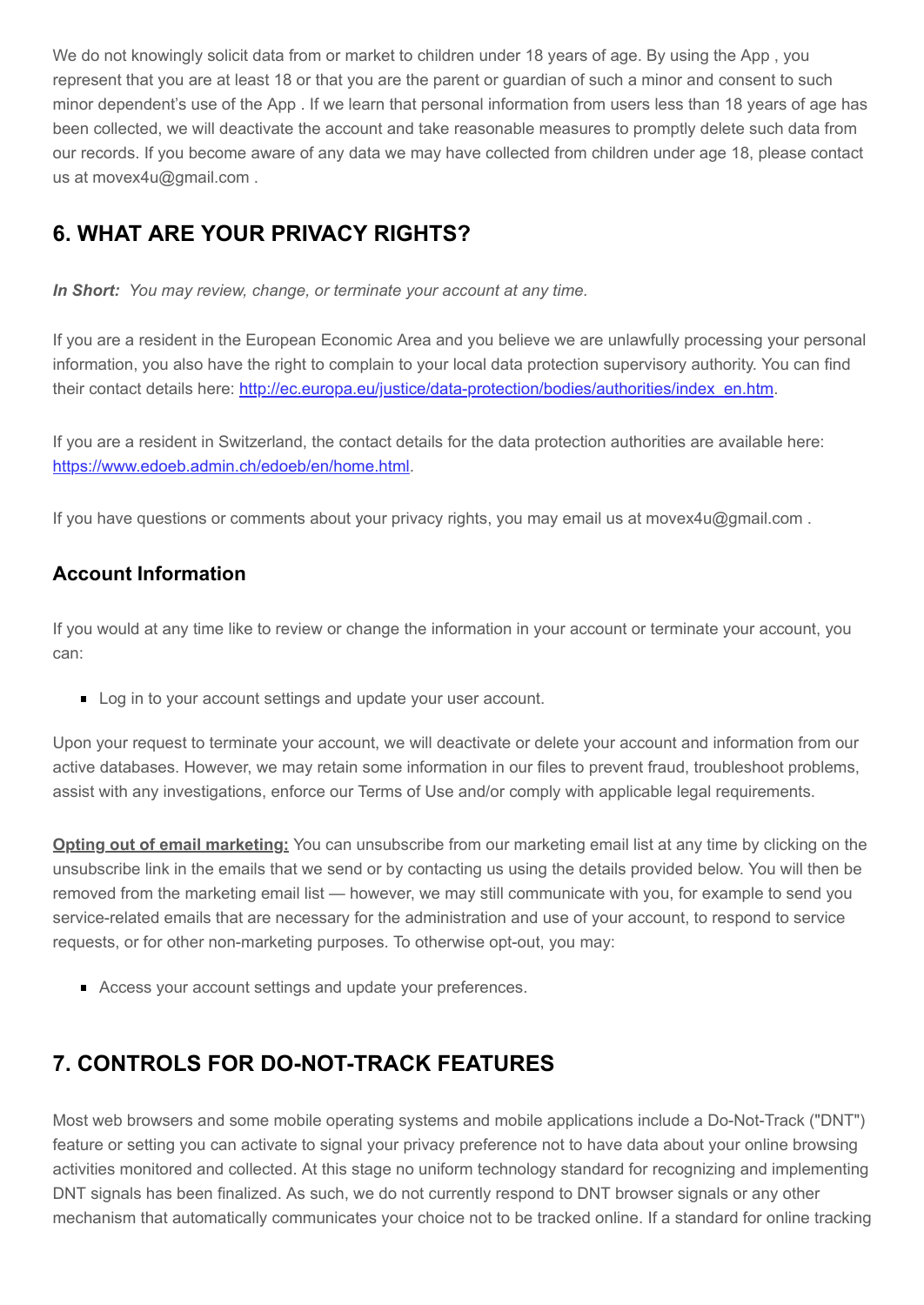is adopted that we must follow in the future, we will inform you about that practice in a revised version of this privacy notice.

# <span id="page-6-0"></span>**8. DO CALIFORNIA RESIDENTS HAVE SPECIFIC PRIVACY RIGHTS?**

*In Short: Yes, if you are a resident of California, you are granted specific rights regarding access to your personal information.*

California Civil Code Section 1798.83, also known as the "Shine The Light" law, permits our users who are California residents to request and obtain from us, once a year and free of charge, information about categories of personal information (if any) we disclosed to third parties for direct marketing purposes and the names and addresses of all third parties with which we shared personal information in the immediately preceding calendar year. If you are a California resident and would like to make such a request, please submit your request in writing to us using the contact information provided below.

If you are under 18 years of age, reside in California, and have a registered account with the App , you have the right to request removal of unwanted data that you publicly post on the App . To request removal of such data, please contact us using the contact information provided below, and include the email address associated with your account and a statement that you reside in California. We will make sure the data is not publicly displayed on the App , but please be aware that the data may not be completely or comprehensively removed from all our systems (e.g. backups, etc.).

# <span id="page-6-1"></span>**9. DO WE MAKE UPDATES TO THIS NOTICE?**

*In Short: Yes, we will update this notice as necessary to stay compliant with relevant laws.*

We may update this privacy notice from time to time. The updated version will be indicated by an updated "Revised" date and the updated version will be effective as soon as it is accessible. If we make material changes to this privacy notice, we may notify you either by prominently posting a notice of such changes or by directly sending you a notification. We encourage you to review this privacy notice frequently to be informed of how we are protecting your information.

## <span id="page-6-2"></span>**10. HOW CAN YOU CONTACT US ABOUT THIS NOTICE?**

If you have questions or comments about this notice, you may email us at movex4u@gmail.com or by post to:

MOVE X HEALTH FITNESS LIFESTYLE CENTER Maisson Residence jln pju 1a/13 Ara damasara , Petaling Jaya 43702 Malaysia

# <span id="page-6-3"></span>**11. HOW CAN YOU REVIEW, UPDATE, OR DELETE THE DATA WE COLLECT FROM YOU?**

Based on the applicable laws of your country, you may have the right to request access to the personal information we collect from you, change that information, or delete it in some circumstances. To request to review,